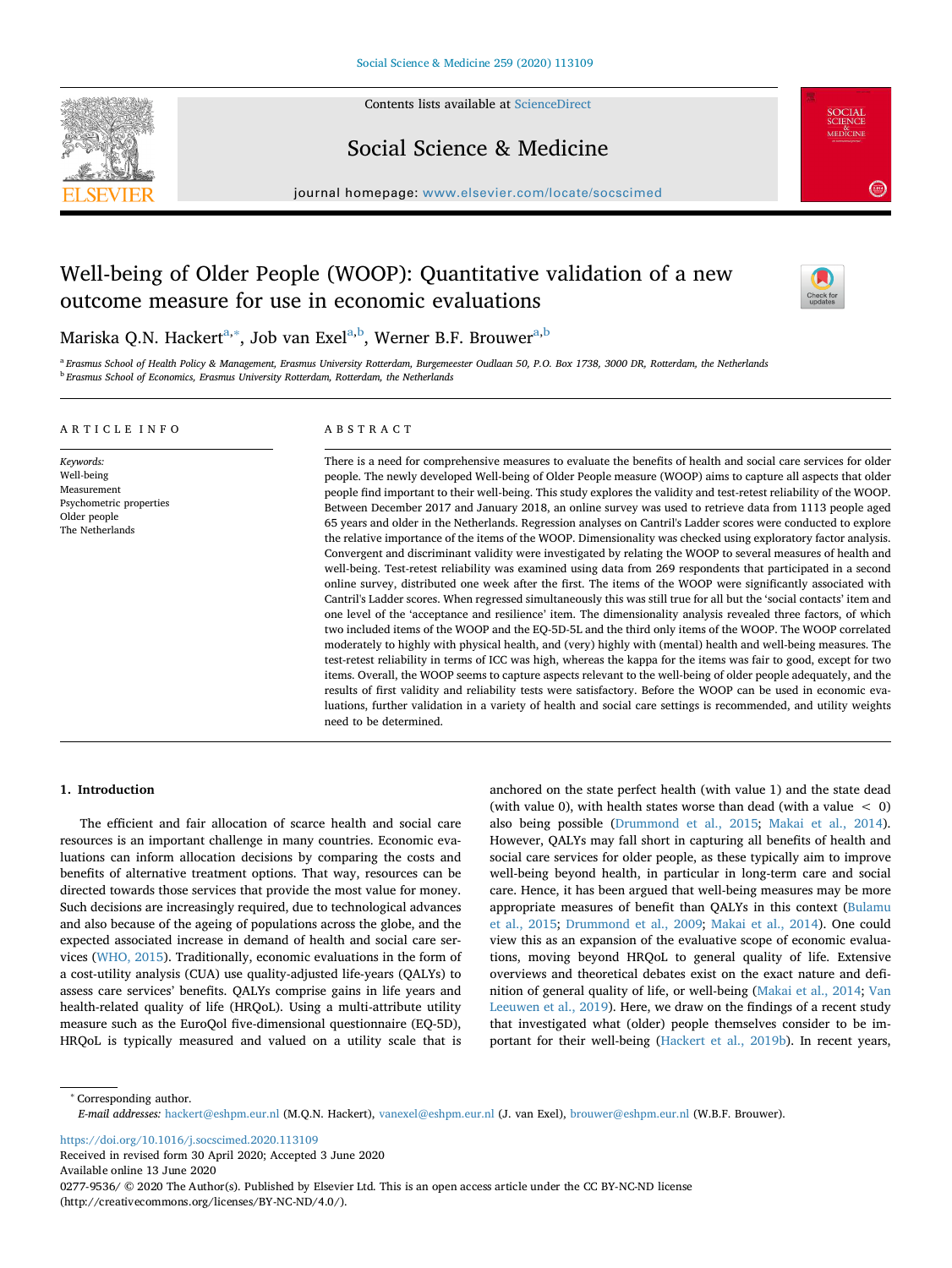several and diverse well-being measures were developed to enable a more comprehensive benefit assessment in evaluations of care services for older people, aiming to capture benefits more broadly than only health (for an overview, see [Bulamu et al., 2015](#page-8-3); [Cleland et al., 2019](#page-8-7); [Makai et al., 2014\)](#page-8-2).

Most of the existing well-being measures may, however, not be directly suitable for use in economic evaluations. For example, some lack content validity, as they are based on expert opinion regarding relevant well-being domains, instead of older people's own views on what is important to their well-being ([Bowling et al., 2013;](#page-8-8) [Bowling and](#page-8-9) [Stenner, 2011](#page-8-9)). Moreover, several measures contain too many items to reasonably allow self-completion by the target population ([Bowling](#page-8-8) [et al., 2013\)](#page-8-8), and many do not have utility scores to reflect the relative importance of each of their items to older people's overall well-being ([Makai et al., 2014\)](#page-8-2). Two measures that do not have these shortcomings and therefore could be useful in the context of economic evaluations, are the Adult Social Care Outcomes Toolkit (ASCOT) [\(Netten et al.,](#page-8-10) [2012\)](#page-8-10) and the ICEpop CAPability measure for Older people (ICECAP-O) ([Coast et al., 2008](#page-8-11); [Grewal et al., 2006](#page-8-12)). Both measures have demonstrated to have good psychometric properties ([Hackert et al., 2017](#page-8-13), [2019a;](#page-8-14) [Proud et al., 2019;](#page-8-15) [Van Leeuwen et al., 2015\)](#page-8-16). However, the evaluative scope of the measures is different. The ICECAP-O aims to measure capability well-being (i.e., what people *can do* or *be*), while the ASCOT aims to measure social care-related outcomes and therefore appears to have a narrower, more focused scope of benefit assessment and application.

Although the ASCOT and the ICECAP-O seem to be the most promising well-being measures currently available for use in economic evaluations of health and social care services for older people ([Bulamu](#page-8-3) [et al., 2015;](#page-8-3) [Makai et al., 2014](#page-8-2)), it is still an open question whether these measures adequately cover all domains that are relevant to older people's well-being. Most importantly, domains such as health, finances and resilience are not directly captured in these measures [\(Coast et al.,](#page-8-11) [2008;](#page-8-11) [Grewal et al., 2006](#page-8-12); [Netten et al., 2012](#page-8-10)). It has been suggested that the ICECAP-O may capture these domains indirectly through the items that are directly measured [\(Grewal et al., 2006](#page-8-12)), but it is unclear whether this ensures a full capturing and valuing of these domains. For example, some studies showed that physical health may not be fully captured in both the ICECAP-O and the ASCOT [\(Davis et al., 2013](#page-8-17); [Hackert et al., 2017](#page-8-13), [2019a;](#page-8-14) [Van Leeuwen et al., 2015](#page-8-16)). Because less attention for well-being domains relevant to older people in the evaluation of health and social care services and the subsequent decisionmaking process about these services seems undesirable, the development and exploration of more comprehensive well-being measures remains warranted.

In this context, recently the Well-being of Older People measure (WOOP) was developed that aims to capture and value a comprehensive set of domains relevant to the well-being of older people. To meet this objective, the WOOP was grounded in the outcomes of a Q-methodology study examining the heterogeneity in views of older people in the Netherlands on what constitutes well-being [\(Hackert et al., 2019b](#page-8-6)). Although all individuals may be assumed to aim to optimise their wellbeing, they may nonetheless differ in their views on what constitutes well-being. Integrating this heterogeneity, the development resulted in a nine-item draft version of the WOOP (developed in Dutch; for the English translation, see Appendix A). Five of the nine WOOP items (i.e., 'physical health', 'mental health', 'social contacts', 'receive support' and 'acceptance and resilience') emerged as important domains in two or more of the five identified views in the Q-methodology study, while the other four items (i.e., 'feeling useful', 'independence', 'making ends meet' and 'living situation') were each considered important in a specific view on what constitutes well-being. A first qualitative validation study, conducted in parallel to this study, indicated that the WOOP indeed captures the domains relevant to the well-being of older people, as identified by themselves, satisfactorily. The current quantitative validation study presents the outcomes of diverse validity and test-

retest reliability tests of the draft version of the WOOP, hence testing the psychometric properties of this newly developed well-being measure for older people.

#### **2. Data and methodology**

#### *2.1. Sampling strategy*

Using an online survey, data were gathered in two stages between December 2017 and January 2018. A sampling agency recruited 1113 respondents aged 65 years and older in the Netherlands, approximately representative of this population in terms of age, sex and level of education. In the first stage (t0), respondents completed a questionnaire asking about their well-being, health and several background characteristics. One week after sending out the first questionnaire (t1), all respondents were approached with an invitation to participate in a second online survey. After a reminder, 269 respondents agreed to participate in this second stage and completed the second questionnaire. This sub-sample was used to check the test-retest reliability of the WOOP. No missing data were reported as all questions were mandatory. Participation in both stages of the study was voluntary, based on informed consent and could be terminated at any point. Information about the non-response to the first questionnaire and the number of people who started but did not finish the first and second questionnaire was not made available by the sampling agency.

#### *2.2. Well-being of Older People measure (WOOP)*

The WOOP aims to capture and value the well-being of older people through nine items, each covering a relevant well-being domain: 'physical health', 'mental health', 'social contacts', 'receive support', 'acceptance and resilience', 'feeling useful', 'independence', 'making ends meet' and 'living situation'. The WOOP focusses on the functionings of older people (i.e., what people *do* or *are*) rather than their capabilities, as the ICECAP-O does, because functionings are more likely interpreted in a uniform way by respondents [\(Al-Janabi, 2018](#page-8-18); [Al-Janabi et al., 2013](#page-8-19)). This is also in line with commonly applied HRQoL-measures, that also focus on functionings [\(Makai et al., 2014](#page-8-2)). For all items, response options were defined on a 5-point scale, representing an excellent (5), good (4), fair (3), poor (2) or bad (1) level of functioning on the specific item. Summing the item scores therefore leads to a well-being score with a theoretical range from 9 to 45, with higher scores indicating higher well-being.

Respondents completed the draft version of the WOOP at t0 and t1 (see Appendix A). In the second questionnaire, they were also asked to report whether between t0 and t1 an important life event had occurred that affected their well-being (and, hence, WOOP score) and, if so, to describe this event.

#### *2.3. Background characteristics*

Information was gathered on respondents' age, sex and marital status. The highest level of education attained was categorised as low (primary, secondary or lower vocational education), middle (middle vocational education), or high education (higher vocational or academic education). Material deprivation was defined as not being able to pay for at least one of the following four expenses: (i) heating the house, (ii) membership of a (sport)club, (iii) visiting family and friends, and (iv) paying a €1000 on unforeseen expenses without being in debt or taking a loan [\(SCP, 2014\)](#page-8-20). The number of health problems was measured using the thirteen item Comorbidity Index (CI) ([Sangha et al.,](#page-8-21) [2003\)](#page-8-21). Respondents' health care utilisation was split into informal and formal care. Informal care comprised family or friends providing care and support, whereas formal care concerned the use of at least one of the following services: (i) home help, (ii) home care, (iii) day-centre care, (iv) living in supported housing, or (v) living in a nursing home.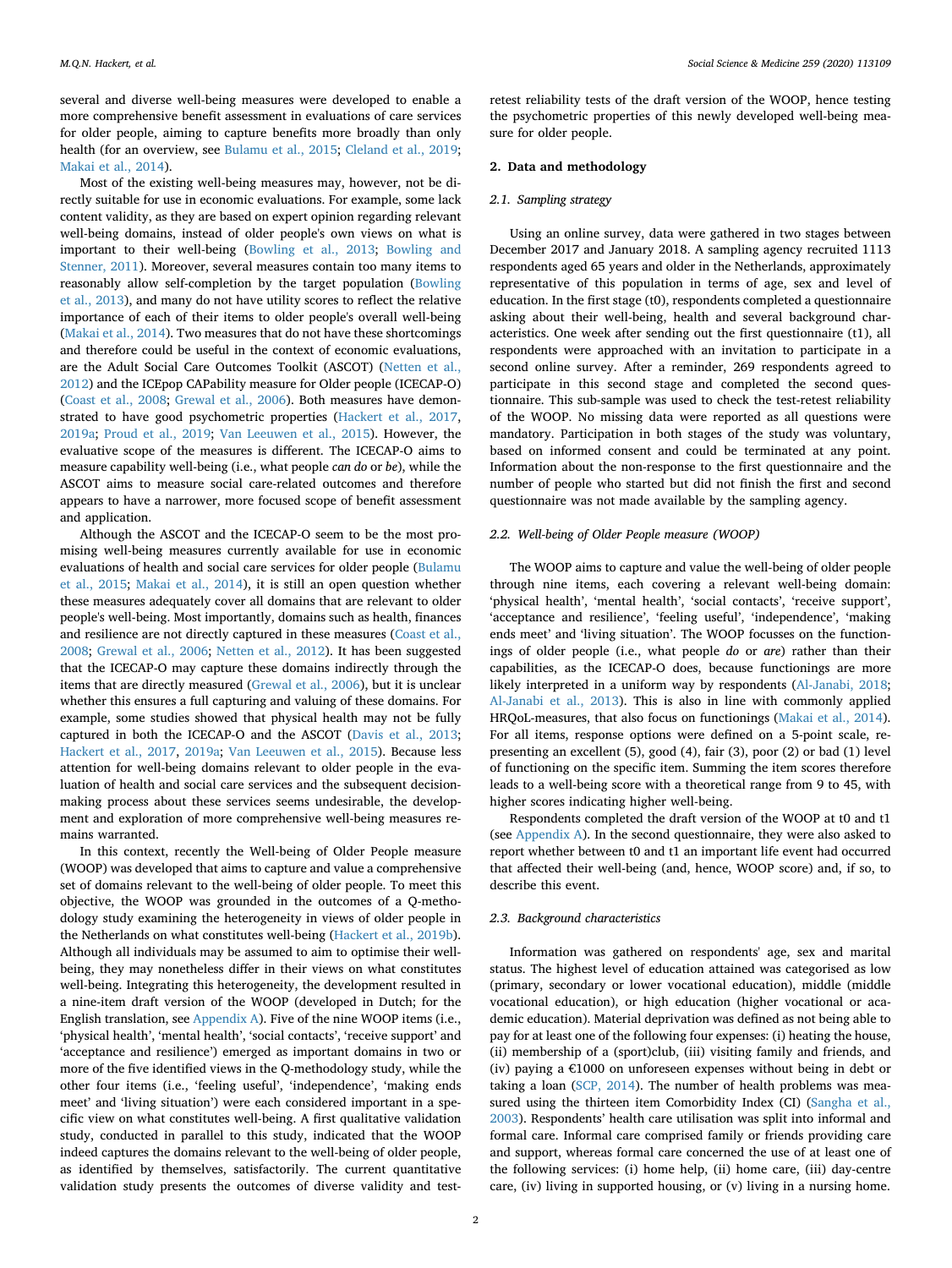#### *2.4. Health*

Respondents' health was measured using the five-level EQ-5D (EQ-5D-5L), EuroQol Visual Analogue Scale (EQ-VAS), Barthel Index, and the Physical health and Mental health Component Score of the 12-item Short-Form Health Survey (SF-12 PCS and SF-12 MCS). The EQ-5D-5L ([Herdman et al., 2011](#page-8-22); [Janssen et al., 2013](#page-8-23)) measures general HRQoL using five items: 'mobility', 'self-care', 'usual activities', 'pain and discomfort', and 'anxiety and depression'. On each item, respondents can indicate the severity of their health problems using five response levels. A utility score, ranging between −0.446 and 1, was calculated using utility weights for the Netherlands ([Versteegh et al., 2016](#page-8-24)). The EQ-VAS ([Herdman et al., 2011\)](#page-8-22) comprises a vertical, visual analogue scale on which people can indicate how they rate their health today. The scale ranges from 0 (worst imaginable health) to 100 (best imaginable health). The Barthel Index ([Post et al., 1995\)](#page-8-25) examines respondents' ability to perform activities of daily living (ADL), using seven items referring to specific activities (e.g., eating, bathing and dressing) and three items referring to mobility. Applying the scoring system, a score ranging between 0 and 20 was computed, with higher scores indicating better physical health. The SF-12 PCS and SF-12 MCS [\(Ware et al.,](#page-8-26) [1995,](#page-8-26) [1996\)](#page-8-27) comprise twelve items to measure the impact of respectively physical and mental health limitations on respondents' functioning. Using a standard scoring algorithm, scores were generated with a mean of 50 and an SD of 10, with higher scores indicating better functioning.

#### *2.5. Well-being*

Respondents' well-being was measured using the ICECAP-O, the Satisfaction with Life Scale (SWLS) and Cantril's Ladder. The ICECAP-O ([Grewal et al., 2006\)](#page-8-12) uses five items with each four response levels to capture capability well-being among older people. A 0 to 1 scale was created using preference-based weights [\(Coast et al., 2008\)](#page-8-11), with higher scores indicating higher well-being. The SWLS ([Pavot and Diener,](#page-8-28) [1993\)](#page-8-28) captures people's judgement of their life satisfaction. It consists of five items with a 7-point response scale, leading to a score ranging between 5 and 35, with higher scores indicating greater life satisfaction. Cantril's Ladder [\(Cantril, 1965](#page-8-29)) comprises a vertical, visual analogue scale on which people can rate their life. An 11-rung ladder was used ranging from 0 (worst possible life) to 10 (best possible life).

# *2.6. Ethics*

The study protocol was approved by the Medical Ethics Review Board of the Erasmus Medical Centre, case number: MEC-2017-571. Participation in the study was voluntary and could be terminated at any point; incomplete questionnaires were discarded. By signing up to the panel of the sampling agency and submitting their data after completing the full questionnaire, respondents gave informed consent to the use of their responses for the purpose of this study.

# *2.7. Analytic strategy*

Data were analysed using R (R Foundation for Statistical Computing, Vienna, Austria). To assess the association between the WOOP items, Spearman correlations were calculated. The following ranges were used to classify correlation strength: less than 0.10, trivial; 0.10–0.29, small; 0.30–0.49, moderate; 0.50–0.69, high; 0.70–0.89, very high; and 0.90 or higher, (nearly) perfect ([Hopkins, 2002\)](#page-8-30). To examine the extent to which higher scores on the WOOP items are related to better overall well-being, and check for potential overlap between the items, we consecutively used the WOOP items separately and then simultaneously to predict respondents' scores on Cantril's Ladder, while controlling for age, sex and level of education. Because lower levels of well-being were rarely reported, response levels were merged

to ensure that, for all items, all (merged) levels represented at least 10% of the observations. To ensure comparability between items, having a bad (1) to fair (3) level of well-being was set as the reference category, except for the item 'mental health'; because of the skewed response to this item, the reference category was having a bad (1) to good (4) level of well-being.

Using exploratory factor analysis (EFA) in the package "psych" ([Revelle, 2015](#page-8-31)), dimensionality was tested by examining the potential overlap in underlying constructs (i.e., factors) between the items of the WOOP and the EQ-5D-5L. The Bartlett test of sphericity, the Kaiser-Meyer Olkin measure of sampling adequacy and the multicollinearity test from the package "usdm" [\(Naimi, 2015\)](#page-8-32) confirmed the suitability of this method. The Kaiser criterium, the scree plot, and the interpretability of the models were used to select the appropriate number of factors. Maximum likelihood extraction was used, next to principal axis factoring, to control for the possible violation of multivariate normality. Using the package "GPArotation" [\(Bernaards and Jennrich, 2015](#page-8-33)), oblimin rotation was applied to allow factors to be correlated. For each item, only the highest factor loading was reported, which needed to be  $\geq$  |0.40| to be reliable for interpretation ([Hair et al., 1998\)](#page-8-34). Each factor was defined by determining the common denominator among the items that loaded on it.

Convergent validity was tested by relating the WOOP and its items to measures of health (EQ-5D-5L, EQ-VAS, Barthel Index, SF-12 PCS and SF-12 MCS) and well-being (ICECAP-O, SWLS and Cantril's Ladder). Discriminant validity was investigated by assessing the ability of the WOOP to differentiate between older people based on their background characteristics, and levels of health and well-being (i.e., above versus below or equal to the study sample average). For this purpose, t-tests and One-Way Analyses of Variance were executed. When unequal variances were detected using the Levene test from the package "car" ([Fox et al., 2019\)](#page-8-35), the Welch test was applied.

The test-retest reliability of the WOOP was assessed in a subgroup of our sample  $(N = 269)$  with Spearman correlations, percentages of complete agreement, κ coefficients and intraclass correlation coefficients (ICCs). Percentages of complete agreement concern the share of respondents with exactly the same score on the WOOP at t0 and t1. Considering that these similarities may have emerged from chance alone, chance-corrected agreements in the form of κ coefficients were calculated using the package "psych" ([Revelle, 2015](#page-8-31)). The guidelines of Fleiss [\(Streiner and Norman, 2008](#page-8-36)) were used to classify their strength: less than or equal to 0.40, poor; 0.41–0.75, fair to good; 0.76–1.00, excellent. In addition, ICCs were computed using the package "irr" ([Gamer et al., 2019\)](#page-8-37), as partial agreement can also be considered relevant for a measure based on scaled responses (e.g., the minor difference between a score of 40 at t0 and 41 at t1). Because the focus was on the difference in scores for single respondents on t0 and  $t1$ , ICC $(1,1)$ was applied using the One-Way Random model, with values  $\geq 0.70$ considered as being acceptable [\(Hoefman et al., 2011](#page-8-38); [Shrout and](#page-8-39) [Fleiss, 1979;](#page-8-39) [Streiner and Norman, 2008](#page-8-36)).

# **3. Results**

# *3.1. Descriptive characteristics*

The descriptive statistics of the study samples at t0 and t1 are displayed in [Table 1.](#page-3-0) At t0, respondents on average were 74 years old, with 19% being 80 years or older. Both sexes were equally represented, and 65% of the respondents were married or living together. Respectively, 40%, 33% and 27% had attained a low, middle and high education. Almost all were retired (89%), and 28% indicated material deprivation in at least one of the indicated expense categories. 61% reported two or more health problems on the Comorbidity Index, 10% received informal care, and 29% received at least one type of formal care. Respondents who also participated in the second survey at t1 ( $N = 269$ ) were significantly younger, more often male, retired and less often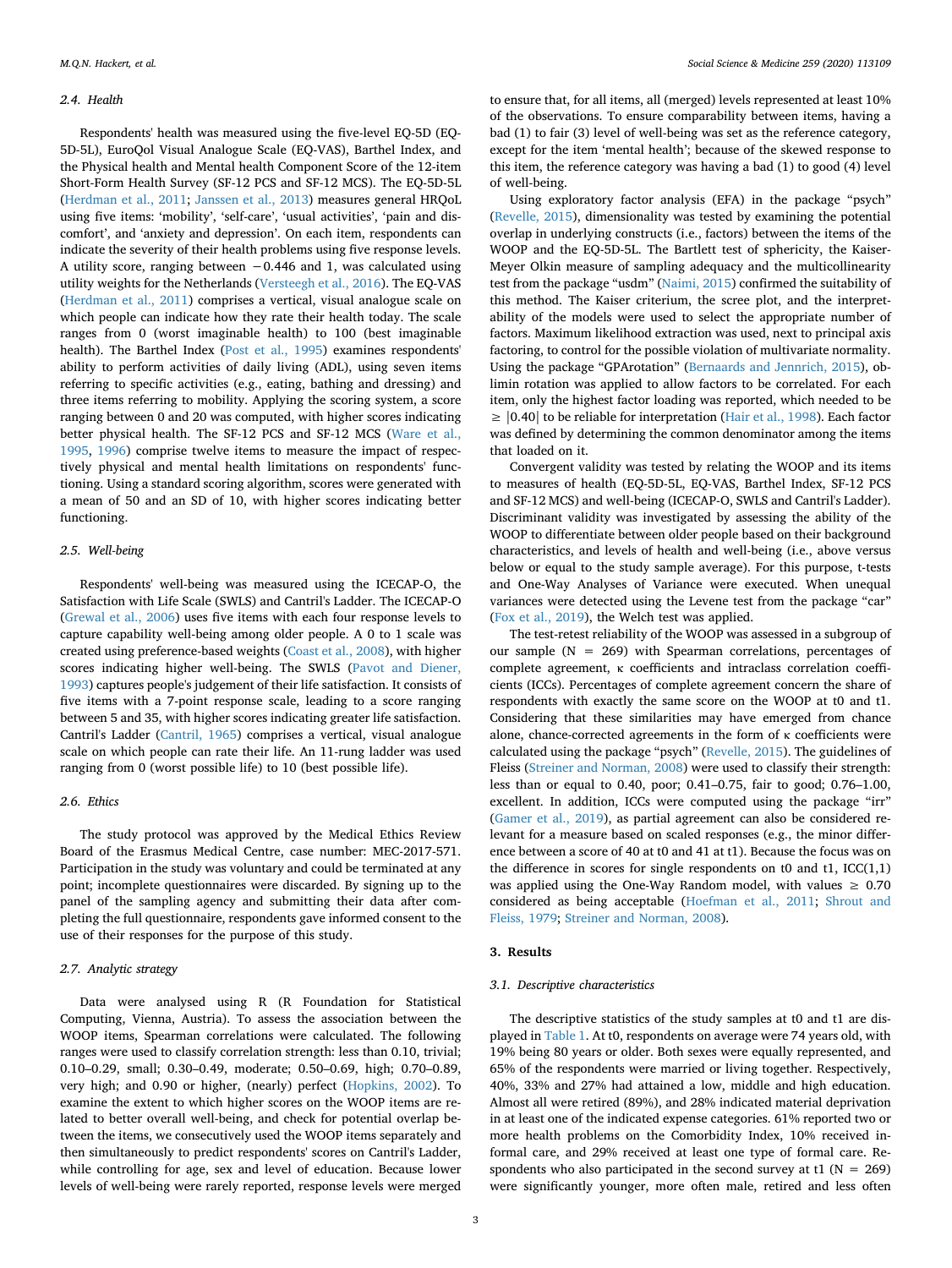#### <span id="page-3-0"></span>**Table 1**

Descriptive statistics of the study sample (N = 1113) and test-retest reliability sample (N = 269); and the discriminatory power of the WOOP (N = 1113).

| Variable                          |                                       | Descriptive statistics |             |             |         |        |                                     |       |          | Discriminatory power (t0) |       |                 |     |
|-----------------------------------|---------------------------------------|------------------------|-------------|-------------|---------|--------|-------------------------------------|-------|----------|---------------------------|-------|-----------------|-----|
|                                   |                                       | Study sample (t0)      |             |             |         |        | Test-retest reliability sample (t1) |       |          |                           |       |                 |     |
|                                   |                                       | $\frac{0}{0}$          | Mean SD     |             | Min.    | Max.   | $\%$                                | Mean  | $\rm SD$ | Min.                      | Max.  | Mean WOOP score |     |
| Age <sup>a</sup>                  | $< 80$ years old                      | 81.31                  | 73.77       | 5.88        | 65.00   | 100.00 | 83.64                               | 72.86 | 5.79     | 65.00                     | 94.00 | 36.63           |     |
|                                   | $\geq$ 80 years old                   | 18.69                  |             |             |         |        | 16.36                               |       |          |                           |       | 36.32           |     |
| Sex                               | Female                                | 50.31                  |             |             |         |        | 41.26                               |       |          |                           |       | 36.11           | *** |
|                                   | Male                                  | 49.69                  |             |             |         |        | 58.74                               |       |          |                           |       | 37.05           |     |
| Marital status                    | Married or living together            | 64.51                  |             |             |         |        | 66.91                               |       |          |                           |       | 37.01           | *** |
|                                   | Never married                         | 4.22                   |             |             |         |        | 2.23                                |       |          |                           |       | 36.47           |     |
|                                   | Divorced                              | 11.41                  |             |             |         |        | 9.29                                |       |          |                           |       | 35.55           |     |
|                                   | Widowed                               | 19.86                  |             |             |         |        | 21.56                               |       |          |                           |       | 35.78           |     |
| Education                         | Low                                   | 40.16                  |             |             |         |        | 39.03                               |       |          |                           |       | 36.35           |     |
|                                   | Middle                                | 32.79                  |             |             |         |        | 34.20                               |       |          |                           |       | 36.51           |     |
|                                   | High                                  | 27.04                  |             |             |         |        | 26.77                               |       |          |                           |       | 36.97           |     |
| Material deprivation <sup>a</sup> | No                                    | 72.42                  | 0.41        | 0.77        | 0.00    | 4.00   | 75.09                               | 0.38  | 0.77     | 0.00                      | 4.00  | 37.58           | *** |
|                                   | Yes, in at least one expense category | 27.58                  |             |             |         |        | 24.91                               |       |          |                           |       | 33.94           |     |
| Comorbidity <sup>a</sup>          | No                                    | 16.62                  | 2.29        | 1.78        | 0.00    | 10.00  | 15.24                               | 2.49  | 1.86     | 0.00                      | 10.00 | 39.04           | *** |
|                                   | One                                   | 22.10                  |             |             |         |        | 17.10                               |       |          |                           |       | 38.14           |     |
|                                   | Two or more                           | 61.28                  |             |             |         |        | 67.66                               |       |          |                           |       | 35.34           |     |
| Informal care                     | No                                    | 90.30                  |             |             |         |        | 89.96                               |       |          |                           |       | 37.05           | *** |
|                                   | Yes                                   | 9.70                   |             |             |         |        | 10.04                               |       |          |                           |       | 32.13           |     |
| Formal care <sup>a</sup>          | No                                    | 71.34                  | 0.37        | 0.66        | 0.00    | 5.00   | 73.98                               | 0.36  | 0.67     | 0.00                      | 3.00  | 37.07           | *** |
|                                   | Yes, use at least one type            | 28.66                  |             |             |         |        | 26.02                               |       |          |                           |       | 35.33           |     |
| EQ-5D-5L                          | $\leq 0.81$                           | 35.67                  | 0.81        | 0.19        | $-0.22$ | 1.00   |                                     |       |          |                           |       | 33.10           | *** |
|                                   | > 0.81                                | 64.33                  |             |             |         |        |                                     |       |          |                           |       | 38.50           |     |
| EO-VAS                            | $\leq 73.73$                          | 42.59                  | 73.73 18.85 |             | 3.00    | 100.00 |                                     |       |          |                           |       | 33.92           | *** |
|                                   | > 73.73                               | 57.41                  |             |             |         |        |                                     |       |          |                           |       | 38.54           |     |
| Barthel Index                     | $\leq 19.32$                          | 27.31                  | 19.32 1.59  |             | 4.00    | 20.00  |                                     |       |          |                           |       | 34.18           | *** |
|                                   | >19.32                                | 72.69                  |             |             |         |        |                                     |       |          |                           |       | 37.47           |     |
| SF-12 PCS                         | $\leq 46.17$                          | 38.90                  |             | 46.17 10.38 | 13.85   | 63.07  |                                     |       |          |                           |       | 33.88           | *** |
|                                   | > 46.17                               | 61.10                  |             |             |         |        |                                     |       |          |                           |       | 38.29           |     |
| SF-12 MCS                         | $\leq 52.81$                          | 36.48                  | 52.81       | 7.95        | 20.53   | 67.18  |                                     |       |          |                           |       | 33.67           | *** |
|                                   | > 52.81                               | 63.52                  |             |             |         |        |                                     |       |          |                           |       | 38.24           |     |
| <b>ICECAP-O</b>                   | $\leq 0.85$                           | 34.05                  | 0.85        | 0.13        | 0.08    | 1.00   |                                     |       |          |                           |       | 32.45           | *** |
|                                   | > 0.85                                | 65.95                  |             |             |         |        |                                     |       |          |                           |       | 38.70           |     |
| <b>SWLS</b>                       | $\leq$ 27.05                          | 42.59                  | 27.05       | 5.96        | 7.00    | 35.00  |                                     |       |          |                           |       | 33.82           | *** |
|                                   | > 27.05                               | 57.41                  |             |             |         |        |                                     |       |          |                           |       | 38.62           |     |
| Cantril's Ladder                  | $\leq 7.12$                           | 50.31                  | 7.12        | 1.46        | 0.00    | 10.00  |                                     |       |          |                           |       | 34.17           | *** |
|                                   | > 7.12                                | 49.69                  |             |             |         |        |                                     |       |          |                           |       | 39.01           |     |
| <b>WOOP</b>                       |                                       |                        | 36.57       | 4.66        | 20.00   | 45.00  |                                     | 36.53 | 4.91     | 22.00                     | 45.00 |                 |     |

WOOP, Well-being of Older People measure; EQ-5D-5L, five-levels EuroQol five-dimensional questionnaire; EQ-VAS, EuroQol Visual Analogue Scale; SF-12 PCS, 12 item Short-Form Health Survey Physical health Component Score; SF-12 MCS, 12-item Short-Form Health Survey Mental health Component Score; ICECAP-O, ICEpop CAPability measure for Older people; SWLS, Satisfaction with Life Scale.

\*\*\* = p < .001, \*\* = p < .005, \* = p < .05.

<span id="page-3-1"></span><sup>a</sup> Both the index score and the categorised scores are displayed.

never married, and had more health problems than those who only participated in the first survey.

At t0, respondents had a fairly good health, with mean scores of 0.81 on the EQ-5D-5L and 73.7 on the EQ-VAS. Moreover, they reported high independence in ADL, with a mean Barthel Index score of 19. On average, they scored 46 and 53 on the SF-12 PCS and SF-12 MCS, respectively, indicating fair levels of physical and mental health.

Also, respondents' well-being, measured by the ICECAP-O, was high, with a mean score of 0.85. Average values on other well-being measures were slightly lower, namely 27 on the SWLS and 7.1 on Cantril's Ladder. On a theoretical range between 9 and 45, respondents' mean score on the WOOP was 37. For each item a majority of respondents scored good or excellent levels of well-being (see [Fig. 1\)](#page-4-0). Remarkably, 89% of respondents reported no 'mental health' problems. In contrast, fair to bad levels of well-being were most often mentioned on the items 'physical health', 'feeling useful' and 'making ends meet'.

[Table 2](#page-4-1) presents the Spearman correlations of the items of the WOOP. Overall, the correlations show a diverse picture, most being moderate or small. Only 'social contacts' correlated highly (0.53) with 'receive support'. 'Acceptance and resilience' had moderate correlations with all but one of the other items ('mental health'). 'Mental health' and 'making ends meet' had small to even trivial correlations with most items.

[Table 3](#page-5-0) displays the results of the regression analyses of Cantril's Ladder on each WOOP item separately (models  $I - IX$ ) and all simultaneously (model X). For all items, a higher score was associated with a significantly higher score on Cantril's Ladder. When all items were added simultaneously (model X), both levels of the item 'social contacts' became insignificant, as well as the middle level of the 'acceptance and resilience' item.

We repeated these analyses with SWLS as dependent variable. The findings for models I to IX were very similar; all item levels were significantly related to SWLS, and higher-level scores were associated with higher SWLS scores. Except for some levels no longer being significantly different from each other, the most important difference in model X with SWLS as dependent variable was that the excellent level of 'social contacts' and the good level of 'acceptance and resilience' were now statistically significant, and (ii) the excellent level of 'independence' had a higher coefficient than the good level, as one would expect.

#### *3.2. Dimensionality*

[Table 4](#page-5-1) presents the results of the EFA to test the overlap in underlying constructs between the items of the EQ-5D-5L and the WOOP.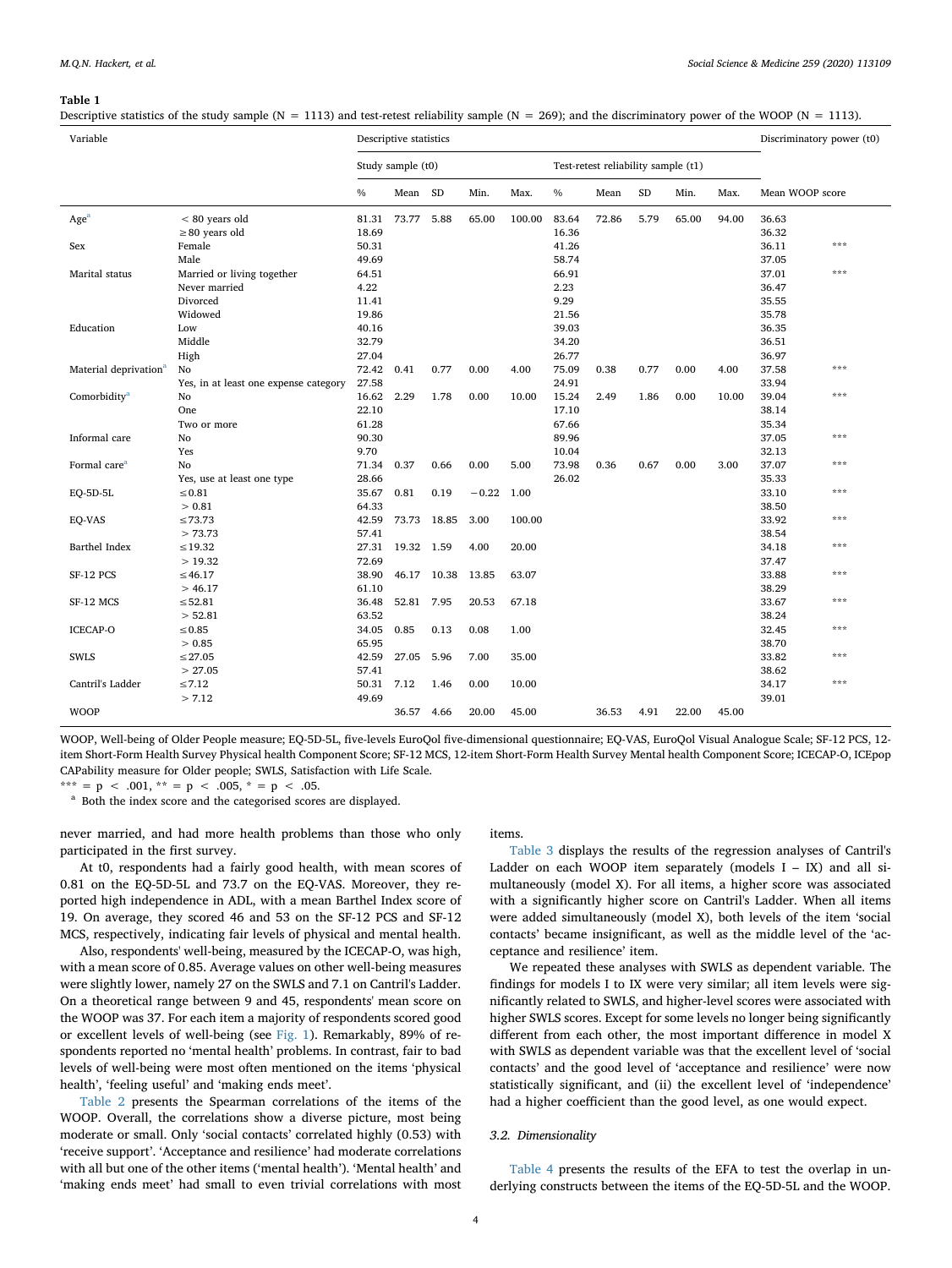<span id="page-4-0"></span>

WOOP, Well-being of Older People measure

**Fig. 1.** Response distribution on the items of the WOOP ( $N = 1113$ ).

In the three-factor model, the first and the third factor contained items of both measures. The first factor included the WOOP item 'physical health' and the EQ-5D-5L items 'mobility', 'self-care', 'usual activities' and 'pain and discomfort'. The third factor encompassed the WOOP item 'mental health' and the EQ-5D-5L item 'anxiety and depression'. The second factor contained only items of the WOOP, including 'social contacts', 'receive support', 'acceptance and resilience', 'feeling useful' and 'living situation'. The three factors explained 23%, 14% and 8% of the total variance, respectively. The WOOP items 'independence' and 'making ends meet' both had a high uniqueness (0.58 and 0.80) and did not display factor loadings above the threshold value of 0.40 on any of the three factors.

# *3.3. Convergent validity*

[Table 5](#page-6-0) presents the Spearman correlations of (the items of) the WOOP with several measures of health and well-being. The WOOP correlated highly with the general health measures EQ-5D-5L and EQ-VAS, and the mental health measure SF-12 MCS. In contrast, mixed evidence was found in relation to physical health, as our measure and its item 'physical health' correlated (very) highly with the SF-12 PCS but only moderately with the Barthel Index. The item 'mental health' had mostly small correlations with the other health measures, with the correlation with the SF-12 MCS being moderate.

In addition, the WOOP correlated (very) highly with the well-being measures ICECAP-O, SWLS and Cantril's Ladder. Except for 'mental health', all items of the WOOP correlated at least moderately with these measures as well.

#### *3.4. Discriminant validity*

[Table 1](#page-3-0) displays the discriminatory power of the WOOP. The WOOP differentiated between respondents based on their background characteristics (sex, marital status, material deprivation, comorbidity, and utilisation of informal and formal care) in the expected direction. Also, a higher score on the WOOP was found for those who reported an above average level of health (measured by the EQ-5D-5L, EQ-VAS, Barthel Index, SF-12 PCS and MCS) or well-being (measured by the ICECAP-O, SWLS and Cantril's Ladder).

# *3.5. Test-retest reliability*

[Table 6](#page-6-1) shows the test-retest reliability statistics of (the items of) the WOOP. The partial agreement measured by the ICC was high (0.89), but complete agreement (16.7%) and chance-corrected agreement were low ( $\kappa = 0.11$ ). The WOOP items' complete agreement was between 55% and 87%. 'Physical health' and 'making ends meet' displayed good κ and ICC values, whereas 'mental health', 'social contacts', 'feeling useful', 'independence' and 'living situation' showed fair to good κ values that approximated the ICC threshold value. 'Receive support' and 'acceptance and resilience' had poor κ values (0.34 and 0.39) and the lowest ICC scores (0.60 and 0.63).

Because 30 respondents reported that a life event occurred that had influenced their well-being score between t0 and t1, test-retest reliability was also analysed disregarding these respondents. The results of this analysis were very similar. Of the 30 respondents that reported a significant life event between t0 and t1, 18 reported to have experienced a negative life event related to their physical health, and 11 related to their social life. Regression analyses indicated that experiencing

# <span id="page-4-1"></span>**Table 2**

| Spearman correlations of the items of the WOOP ( $N = 1113$ ). |  |  |  |  |  |  |
|----------------------------------------------------------------|--|--|--|--|--|--|
|----------------------------------------------------------------|--|--|--|--|--|--|

|                                                                                                                                                           | Mental health | Social contacts        | Receive support                     | Acceptance and<br>resilience                     | Feeling useful                                                | Indepen-dence                                                              | Making ends meet                                                                        | Living situation                                                                                   |
|-----------------------------------------------------------------------------------------------------------------------------------------------------------|---------------|------------------------|-------------------------------------|--------------------------------------------------|---------------------------------------------------------------|----------------------------------------------------------------------------|-----------------------------------------------------------------------------------------|----------------------------------------------------------------------------------------------------|
| Physical health<br>Mental health<br>Social contacts<br>Receive support<br>Acceptance and resilience<br>Feeling useful<br>Independence<br>Making ends meet | $0.21***$     | $0.25***$<br>$0.25***$ | $0.14***$<br>$0.16***$<br>$0.53***$ | $0.36***$<br>$0.28***$<br>$0.47***$<br>$0.38***$ | $0.36***$<br>$0.21***$<br>$0.45***$<br>$0.36***$<br>$0.47***$ | $0.39***$<br>$0.23***$<br>$0.39***$<br>$0.27***$<br>$0.49***$<br>$0.47***$ | $0.24***$<br>$0.15***$<br>$0.23***$<br>$0.25***$<br>$0.32***$<br>$0.28***$<br>$0.31***$ | $0.13***$<br>$0.07*$<br>$0.35***$<br>$0.34***$<br>$0.30***$<br>$0.26***$<br>$0.30***$<br>$0.35***$ |
|                                                                                                                                                           |               |                        |                                     |                                                  |                                                               |                                                                            |                                                                                         |                                                                                                    |

WOOP, Well-being of Older People measure.

\*\*\* = p < .001, \*\* = p < .005, \* = p < .05.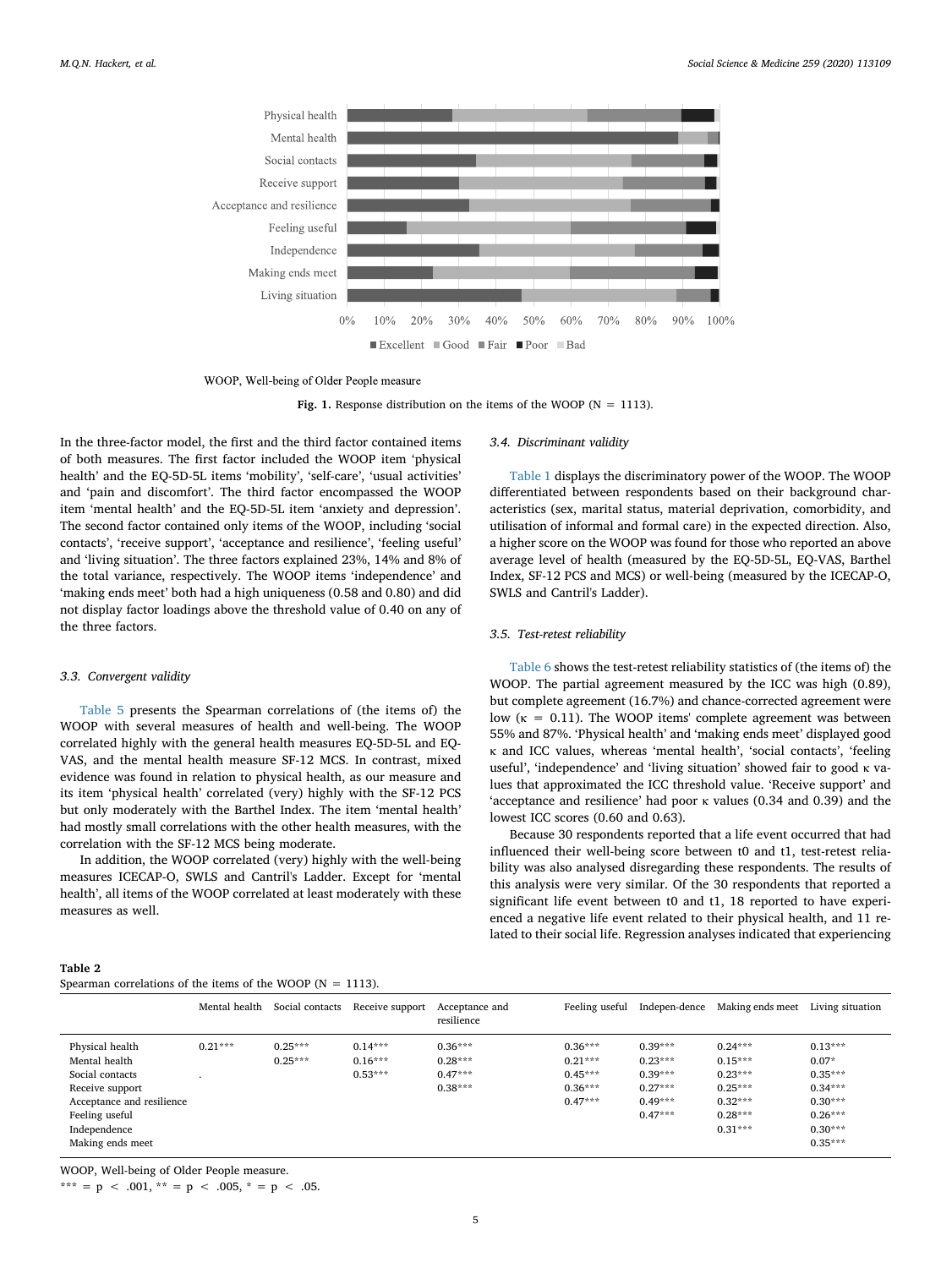#### <span id="page-5-0"></span>**Table 3**

Line[a](#page-5-2)r regression analyses of Cantril's Ladder on the items of the WOOP ( $N = 1113$ ).<sup>a</sup>

|                           | Model I   | Model II  | Model III | Model IV  | Model V   | Model VI  | Model VII | Model VIII | Model IX  | Model X   |
|---------------------------|-----------|-----------|-----------|-----------|-----------|-----------|-----------|------------|-----------|-----------|
| Physical health           |           |           |           |           |           |           |           |            |           |           |
| $Bad-fair$                | Ref.      |           |           |           |           |           |           |            |           | Ref.      |
| Good                      | $0.89***$ |           |           |           |           |           |           |            |           | $0.35***$ |
| Excellent                 | $1.16***$ |           |           |           |           |           |           |            |           | $0.36***$ |
| <b>Mental</b> health      |           |           |           |           |           |           |           |            |           |           |
| Bad - good                |           | Ref.      |           |           |           |           |           |            |           | Ref.      |
| Excellent                 |           | $1.16***$ |           |           |           |           |           |            |           | $0.41***$ |
| Social contacts           |           |           |           |           |           |           |           |            |           |           |
| Bad - fair                |           |           | Ref.      |           |           |           |           |            |           | Ref.      |
| Good                      |           |           | $0.95***$ |           |           |           |           |            |           | 0.16      |
| Excellent                 |           |           | $1.46***$ |           |           |           |           |            |           | 0.17      |
| Receive support           |           |           |           |           |           |           |           |            |           |           |
| Bad - fair                |           |           |           | Ref.      |           |           |           |            |           | Ref.      |
| Good                      |           |           |           | $1.02***$ |           |           |           |            |           | $0.26*$   |
| Excellent                 |           |           |           | $1.27***$ |           |           |           |            |           | $0.30*$   |
| Acceptance and resilience |           |           |           |           |           |           |           |            |           |           |
| $Bad-fair$                |           |           |           |           | Ref.      |           |           |            |           | Ref.      |
| Good                      |           |           |           |           | $1.07***$ |           |           |            |           | 0.16      |
| Excellent                 |           |           |           |           | $1.64***$ |           |           |            |           | $0.36**$  |
| Feeling useful            |           |           |           |           |           |           |           |            |           |           |
| $Bad-fair$                |           |           |           |           |           | Ref.      |           |            |           | Ref.      |
| Good                      |           |           |           |           |           | $1.16***$ |           |            |           | $0.44***$ |
| Excellent                 |           |           |           |           |           | $1.55***$ |           |            |           | $0.52***$ |
| Independence              |           |           |           |           |           |           |           |            |           |           |
| $Bad-fair$                |           |           |           |           |           |           | Ref.      |            |           | Ref.      |
| Good                      |           |           |           |           |           |           | $1.23***$ |            |           | $0.48***$ |
| Excellent                 |           |           |           |           |           |           | $1.59***$ |            |           | $0.38**$  |
| Making ends meet          |           |           |           |           |           |           |           |            |           |           |
| $Bad-fair$                |           |           |           |           |           |           |           | Ref.       |           | Ref.      |
| Good                      |           |           |           |           |           |           |           | $1.03***$  |           | $0.42***$ |
| Excellent                 |           |           |           |           |           |           |           | $1.27***$  |           | $0.50***$ |
| Living situation          |           |           |           |           |           |           |           |            |           |           |
| Bad - fair                |           |           |           |           |           |           |           |            | Ref.      | Ref.      |
| Good                      |           |           |           |           |           |           |           |            | $1.11***$ | $0.58***$ |
| Excellent                 |           |           |           |           |           |           |           |            | $1.76***$ | $0.84***$ |
|                           |           |           |           |           |           |           |           |            |           |           |
| Constant                  | $6.20***$ | 5.86***   | 5.97***   | $6.05***$ | 5.96***   | $6.02***$ | 5.79***   | $6.33***$  | $5.67***$ | $4.36***$ |
| Adjusted R-Squared        | 0.12      | 0.08      | 0.15      | 0.13      | 0.19      | 0.20      | 0.18      | 0.15       | 0.16      | 0.38      |
|                           |           |           |           |           |           |           |           |            |           |           |

WOOP, Well-being of Older People measure.

\*\*\* = p < .001, \*\* = p < .005, \* = p < .05.

<span id="page-5-2"></span><sup>a</sup> B reported controlled for age (ref. = 65 years old), sex (ref. = female) and education (ref. = low).

# <span id="page-5-1"></span>**Table 4** F[a](#page-5-3)ctor loadings for the items of the WOOP and the EQ-5D-5L (N = 1113).<sup>a</sup>

| Measure     | <b>Item</b>               | Uniqueness | Factor  |              |      |
|-------------|---------------------------|------------|---------|--------------|------|
|             |                           |            | 1       | $\mathbf{2}$ | 3    |
| <b>WOOP</b> | Physical health           | 0.35       | 0.77    |              |      |
|             | Mental health             | 0.61       |         |              | 0.66 |
|             | Social contacts           | 0.45       |         | 0.70         |      |
|             | Receive support           | 0.51       |         | 0.77         |      |
|             | Acceptance and resilience | 0.54       |         | 0.46         |      |
|             | Feeling useful            | 0.55       |         | 0.46         |      |
|             | Independence              | 0.58       |         |              |      |
|             | Making ends meet          | 0.80       |         |              |      |
|             | Living situation          | 0.75       |         | 0.51         |      |
| EO-5D-5L    | Mobility                  | 0.28       | 0.90    |              |      |
|             | Self-care                 | 0.64       | 0.58    |              |      |
|             | Usual activities          | 0.30       | 0.81    |              |      |
|             | Pain and discomfort       | 0.39       | 0.77    |              |      |
|             | Anxiety and depression    | 0.44       |         |              | 0.73 |
|             | Total variance explained  |            | 0.23    | 0.14         | 0.08 |
|             | Correlation with Factor 2 |            | 0.37    |              |      |
|             | Correlation with Factor 3 |            | $-0.43$ | $-0.49$      |      |

WOOP, Well-being of Older People measure; EQ-5D-5L, five-levels EuroQol five-dimensional questionnaire.

<span id="page-5-3"></span><sup>a</sup> Only presented is the highest factor loading per item, which is also  $\geq 0.40$ .

a negative physical health event did affect the 'physical health' item score at t1, but not respondents' overall well-being score. Experiencing a negative social life event did not affect respondents' score on the 'social contacts' item or the WOOP at t1.

### **4. Discussion and conclusion**

#### *4.1. Main findings*

In a sample of 1113 Dutch adults aged 65 years and older, we tested the validity of the draft version of the WOOP measure, a new multidimensional well-being measure for older people. The correlation analysis showed that correlations between the items of the WOOP were all trivial to moderate, except for the correlation between 'social contacts' and 'receive support'. Regression analyses indicated that a higher level of well-being on all items was associated with a significantly higher score on Cantril's Ladder and SWLS, both general measures of overall well-being. However, when regressed simultaneously, not all levels of all items were significantly related to Cantril's Ladder and SWLS, in particular for the item 'social contacts'. Furthermore, the dimensionality analysis showed that two of the items of the WOOP and the five dimensions of the EQ-5D-5L related to two shared factors, whereas five items of the WOOP defined an additional factor. Convergent and discriminant validity analyses indicated (very) high correlations of the WOOP with measures of well-being (ICECAP-O, SWLS and Cantril's Ladder) and health (EQ-5D-5L, EQ-VAS). Regarding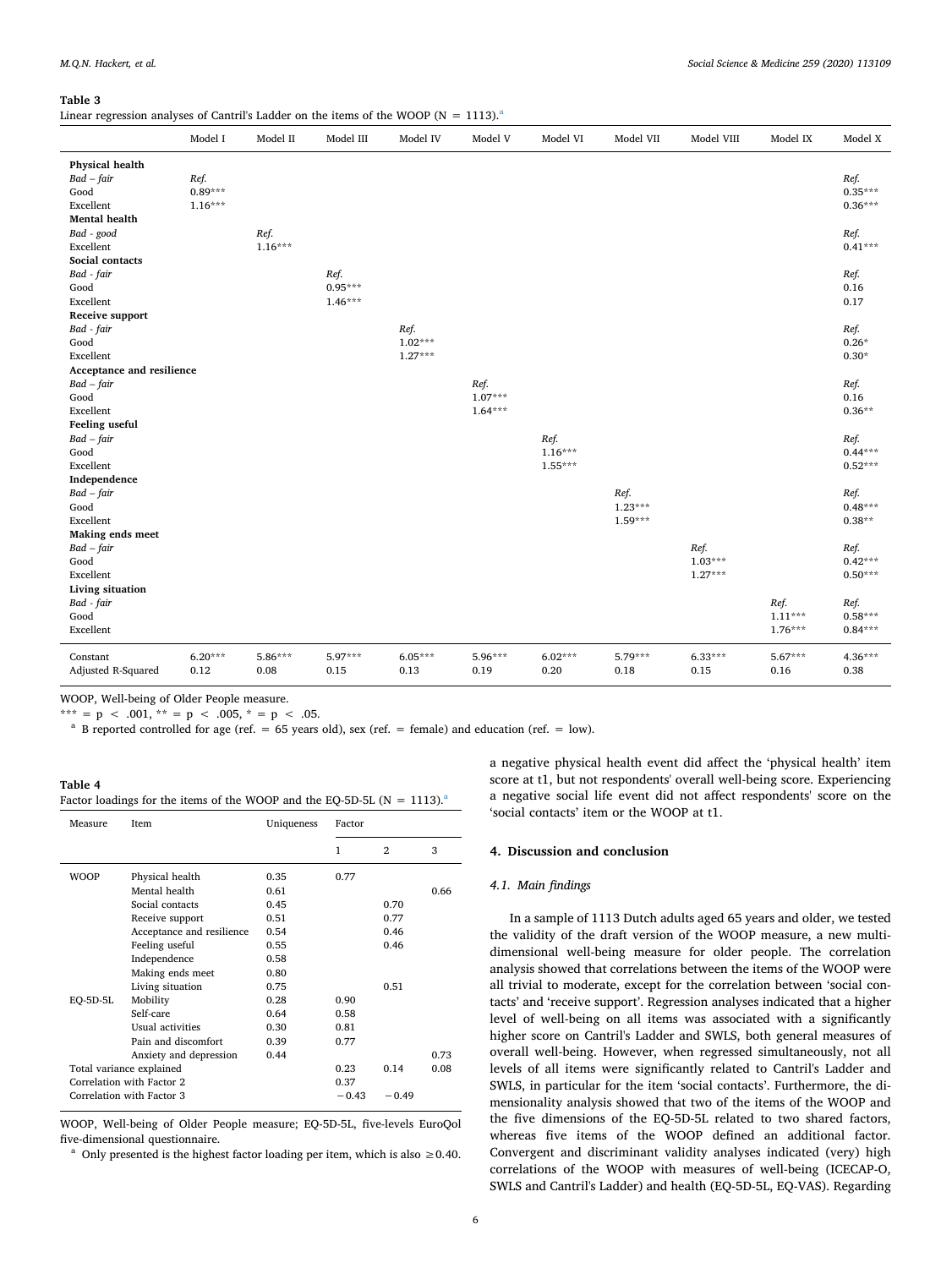#### <span id="page-6-0"></span>**Table 5**

|  |  | Spearman correlations of the WOOP with diverse measures of health (EQ-5D-5L – SF-12 MCS) and well-being (ICECAP-O – Cantril's Ladder) ( $N = 1113$ ). |  |
|--|--|-------------------------------------------------------------------------------------------------------------------------------------------------------|--|
|--|--|-------------------------------------------------------------------------------------------------------------------------------------------------------|--|

| <b>WOOP</b> |                           | $EO-5D-5L$ | EO-VAS    | Barthel Index | SF-12 PCS | SF-12 MCS | <b>ICECAP-O</b> | <b>SWLS</b> | Cantril's Ladder |
|-------------|---------------------------|------------|-----------|---------------|-----------|-----------|-----------------|-------------|------------------|
| Overall     |                           | $0.61***$  | $0.54***$ | $0.32***$     | $0.51***$ | $0.52***$ | $0.72***$       | $0.59***$   | $0.62***$        |
| Items       | Physical health           | $0.75***$  | $0.62***$ | $0.40***$     | $0.73***$ | $0.29***$ | $0.43***$       | $0.32***$   | $0.35***$        |
|             | Mental health             | $0.30***$  | $0.19***$ | $0.15***$     | $0.15***$ | $0.37***$ | $0.27***$       | $0.26***$   | $0.24***$        |
|             | Social contacts           | $0.30***$  | $0.27***$ | $0.13***$     | $0.22***$ | $0.37***$ | $0.48***$       | $0.41***$   | $0.37***$        |
|             | Receive support           | $0.18***$  | $0.19***$ | 0.04          | $0.13***$ | $0.29***$ | $0.41***$       | $0.34***$   | $0.33***$        |
|             | Acceptance and resilience | $0.45***$  | $0.40***$ | $0.22***$     | $0.35***$ | $0.47***$ | $0.52***$       | $0.42***$   | $0.44***$        |
|             | Feeling useful            | $0.43***$  | $0.38***$ | $0.23***$     | $0.36***$ | $0.36***$ | $0.51***$       | $0.39***$   | $0.46***$        |
|             | Independence              | $0.46***$  | $0.39***$ | $0.30***$     | $0.39***$ | $0.35***$ | $0.51***$       | $0.37***$   | $0.39***$        |
|             | Making ends meet          | $0.29***$  | $0.27***$ | $0.17***$     | $0.25***$ | $0.26***$ | $0.46***$       | $0.42***$   | $0.43***$        |
|             | Living situation          | $0.17***$  | $0.23***$ | $0.07*$       | $0.14***$ | $0.23***$ | $0.38***$       | $0.39***$   | $0.39***$        |

WOOP, Well-being of Older People measure; EQ-5D-5L, five-levels EuroQol five-dimensional questionnaire; EQ-VAS, EuroQol Visual Analogue Scale; SF-12 PCS, 12 item Short-Form Health Survey Physical health Component Score; SF-12 MCS, 12-item Short-Form Health Survey Mental health Component Score; ICECAP-O, ICEpop CAPability measure for Older people; SWLS, Satisfaction with Life Scale.

\*\*\* = p < .001, \*\* = p < .005, \* = p < .05.

physical health, the WOOP and the 'physical health' item of the WOOP correlated (very) highly with the SF-12 PCS, but only moderately with the Barthel Index. This mixed result may be because the SF-12 PCS and the Barthel Index differ in their measurement of physical health, as their mutual correlation was only moderate (0.43). It is also noteworthy that in our sample the Barthel Index hardly showed any variance, with almost all respondents having a very high score. Regarding mental health, the WOOP correlated highly and the 'mental health' item of the WOOP correlated moderately with the SF-12 MCS. This may be an artefact of the lack of variation in scores on the WOOP item in this sample, as 89% reported an excellent level of mental health, but it may also be that aspects of mental health are not fully captured through this single item (and perhaps indirectly through some of the other items that correlated moderately with SF-12 MCS, such as 'acceptance and resilience'). Finally, the WOOP differentiated significantly in expected directions between subgroups of older people based on their background characteristics (sex, marital status, material deprivation, comorbidity, and formal and informal care) and the above-mentioned well-being and health measures.

The test-retest reliability analysis of the WOOP in a subsample of 269 respondents showed that the complete and (chance-corrected) absolute agreement (κ) was fair to good for most items, but poor for the WOOP and the items 'receive support' and 'acceptance and resilience'. Partial agreement of the WOOP in terms of ICC was high, which seems a more relevant indicator as the WOOP score ranges from 9 to 45.

#### *4.2. Comparability with previous studies*

The correlations of the WOOP with measures of physical, mental and overall health (Barthel Index, SF-12 MCS, EQ-5D-5L, EQ-VAS) and

# general well-being (SWLS, Cantril's Ladder) are largely similar to those of the ICECAP-O and the ASCOT reported in previous studies ([Hackert](#page-8-13) [et al., 2017,](#page-8-13) [2019a;](#page-8-14) [Van Leeuwen et al., 2015\)](#page-8-16). However, the correlation of the WOOP with the physical health measure SF-12 PCS was high, whereas the correlation of the SF-12 PCS with the ASCOT was small and with the ICECAP-O was moderate in the study by [Van](#page-8-16) [Leeuwen et al. \(2015\)](#page-8-16).

The three-factor model demonstrated that the WOOP and the EQ-5D-5L tapped into two shared factors. The factor defined by the WOOP item 'physical health' and the EQ-5D-5L domains 'mobility', 'self-care', 'usual activities' and 'pain and discomfort' may be interpreted to cover physical functioning. The factor defined by the WOOP item 'mental health' and the EQ-5D-5L domain 'anxiety and depression' appears to cover mental functioning. The WOOP items 'physical health' and 'mental health' displayed high loadings on the respective factors, suggesting that they have a strong relation with the underlying construct. This is partly in contrast with previously performed dimensionality analyses on the ICECAP-O and the EQ-5D-5L, which showed lower correlations for the ICECAP-O item 'control' (0.44, 0.58) with a factor associated with the EQ-5D-5L domains describing physical health ([Davis et al., 2013](#page-8-17); [Hackert et al., 2019a\)](#page-8-14). This may signal that the WOOP captures the life domain physical functioning better. However, remarkably, the WOOP item 'independence', which may be expected to capture a similar construct as the ICECAP-O item 'control', did not display a loading greater than the predefined threshold value. This raises the question whether these two items indeed measure the same underlying construct. Five items of the WOOP loaded on an additional factor that did not include items of the EQ-5D-5L, which demonstrates that the WOOP also captures outcomes beyond health.

# <span id="page-6-1"></span>**Table 6**

Test-retest reliability of (the items of) the WOOP in Spearman correlations, percentages of complete agreement, kappa statistics (κ) and intraclass correlation coefficients (ICC) at t0 and t1 ( $N = 269$ ).

| <b>WOOP</b> |                           | Spearman correlation | % complete agreement | k    | 95% CI K    |             | ICC  |             | 95% CI ICC  |  |
|-------------|---------------------------|----------------------|----------------------|------|-------------|-------------|------|-------------|-------------|--|
|             |                           |                      |                      |      | Lower bound | Upper bound |      | Lower bound | Upper bound |  |
| Overall     |                           | 0.87                 | 16.73                | 0.11 | 0.07        | 0.16        | 0.89 | 0.86        | 0.91        |  |
| Items       | Physical health           | 0.80                 | 73.23                | 0.63 | 0.55        | 0.70        | 0.82 | 0.78        | 0.86        |  |
|             | Mental health             | 0.66                 | 86.99                | 0.48 | 0.35        | 0.60        | 0.63 | 0.56        | 0.70        |  |
|             | Social contacts           | 0.64                 | 62.08                | 0.43 | 0.34        | 0.52        | 0.68 | 0.61        | 0.74        |  |
|             | Receive support           | 0.59                 | 55.39                | 0.34 | 0.25        | 0.43        | 0.60 | 0.52        | 0.67        |  |
|             | Acceptance and resilience | 0.62                 | 59.48                | 0.39 | 0.30        | 0.48        | 0.63 | 0.55        | 0.69        |  |
|             | Feeling useful            | 0.69                 | 64.68                | 0.49 | 0.40        | 0.57        | 0.72 | 0.65        | 0.77        |  |
|             | Independence              | 0.69                 | 63.20                | 0.45 | 0.36        | 0.53        | 0.68 | 0.62        | 0.74        |  |
|             | Making ends meet          | 0.84                 | 76.21                | 0.66 | 0.58        | 0.73        | 0.84 | 0.81        | 0.88        |  |
|             | Living situation          | 0.64                 | 67.66                | 0.46 | 0.37        | 0.55        | 0.70 | 0.63        | 0.76        |  |

WOOP, Well-being of Older People measure.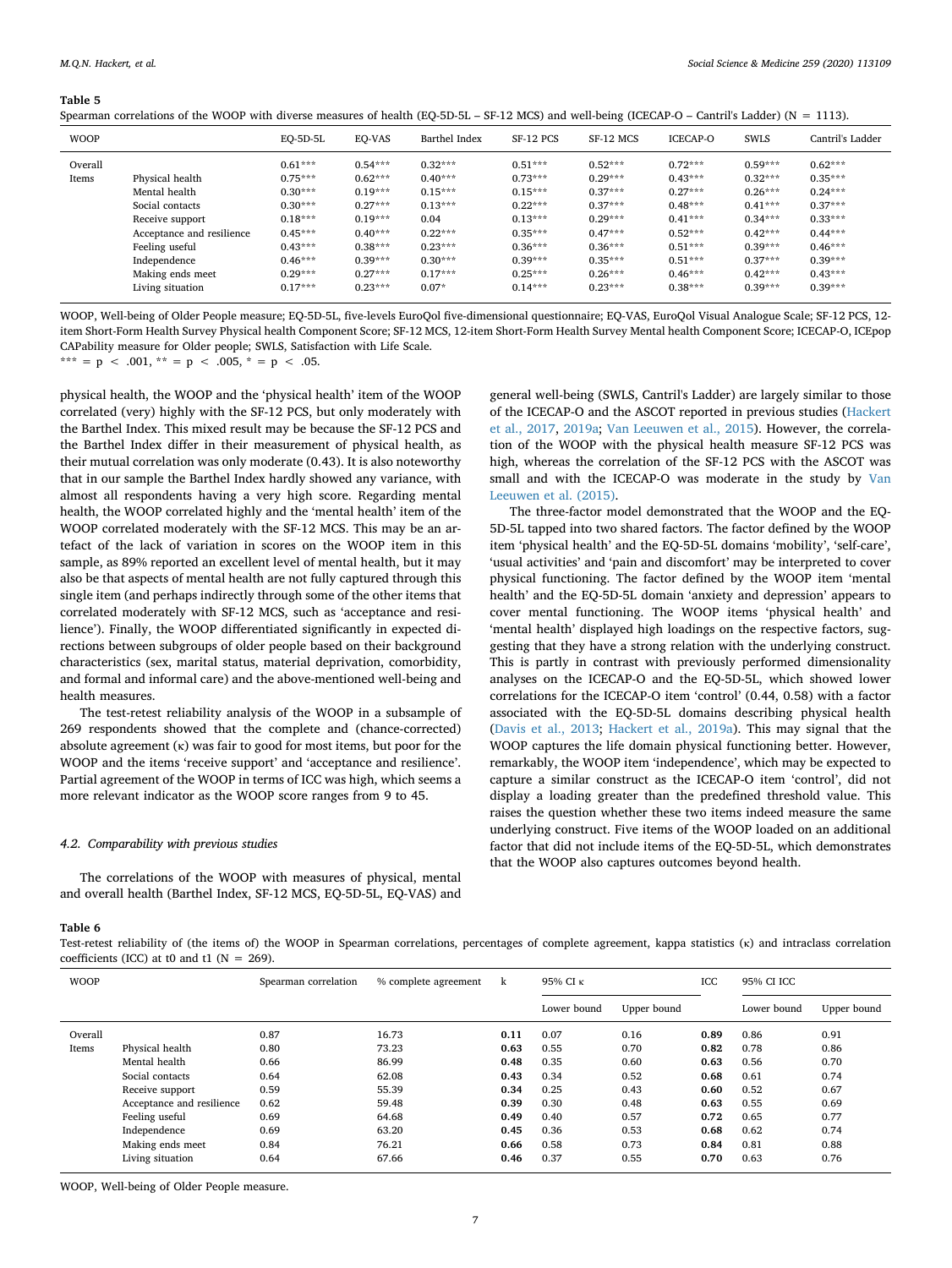#### *4.3. Study limitations and strengths*

Our findings should be interpreted with some caution, as generalisability is limited by the use of data from one country gathered online in a sample of relatively healthy members of a panel. The WOOP seemed sufficiently valid and reliable within this group and this context, but, obviously, our results may not be generalisable to different populations or contexts ([Streiner and Norman, 2008\)](#page-8-36). In this study, older people in the highest age groups, and those with low levels of well-being and (physical and mental) health were underrepresented. This likely holds even stronger for those more dependent on health and social care (e.g., living in a nursing home), who may even be missing from our sample. Hence, the validity of the WOOP in people in poor well-being states, scoring low on the WOOP items, remains underexamined. Note that harder to reach groups (e.g. those living in nursing homes, older persons with a non-western background, and those in the highest age groups) were included in the Q-study underlying the WOOP ([Hackert et al., 2019b](#page-8-6)).

In addition, insight in possible selection effects was limited, as we had no access to numbers of, or data on respondents who did not accept the invitation to participate, or started but did not finish the online questionnaire. This may also relate to the burden of completing an (online) questionnaire. Also, using the internet to collect our data has consequences for our sample and data. Older people with low computer literacy may not have been reached. Moreover, those who did participate in the online questionnaire may have been less engaged than for instance when interviewed in person. This may have influenced the reliability of the study outcomes. We also note that another selection of instruments, to compare the WOOP to, could have been chosen in the context of its validation, which may have provided other insights. While this obviously relates to currently existing and already validated measures, it also needs noting that this field is currently developing fast. Future studies could also consider inclusion of measures currently under development, like the E-QALY ([Mukuria et al., 2018](#page-8-40)), to compare the WOOP to (although the E-QALY is not specifically aimed at older persons). Further validation, especially in these above-mentioned groups, using other modes of administration of the WOOP, and using other instruments to compare the WOOP to, is therefore highly encouraged.

An important issue for instruments designed for self-completion, like the WOOP, is their feasibility for all members of the target population. The fact that the WOOP measure, and its items and their descriptions and response levels, were based on a Q-methodology study ([Hackert et al., 2019b](#page-8-6)), in which the wording of different items was discussed with older people themselves, may have contributed to the comprehensibility of the measure. However, for people with cognitive impairments, like people with dementia, it may still be challenging to complete such measures. When and how to switch to proxy versions, as well as the validity of proxy completion of the WOOP, remain questions for future research to answer.

Regarding potential overlap between the WOOP items, the results from the regression analyses may suggest that the content of 'social contacts' is also captured indirectly through other WOOP items. In particular, 'social contacts' and 'receive support' were highly correlated. This warrants further investigation. Even though we tried to correct for events potentially affecting respondents' well-being between t0 and t1, the test-retest reliability scores may be influenced by events or experiences during the holiday period in which the data were collected (Christmas and New Year). Moreover, the time between completing the t0 and t1 questionnaire ranged from 1 to 12 days because response time to the invitations varied, which may also have affected the test-retest reliability results.

Finally, parallel to the study presented in this paper, a qualitative validation study was conducted, in the sample of 269 respondents at t1, focussing on the feasibility and content validity of the draft version of the WOOP. The yet unpublished results indicate that all aspects

relevant to the well-being of older people seemed to be captured in the WOOP: the items cover the central aspects of well-being that respondents mentioned when describing what well-being meant to them, and their understanding of the items corresponded closely to the descriptions that were formulated for the items (see Appendix A). Based on the feedback respondents provided, some minor adjustments were made to the wording of the WOOP in order to improve clarity and a common understanding of the items. The modified, final version of the WOOP, translated into English by a certified translator, is included in [Appendix B](#page-7-0) (and in Dutch in [Appendix C\)](#page-7-0). Considering that the changes made to the WOOP were all very minor and did not affect the structure and nature of the measure, we do not expect the psychometric properties of the final version of the WOOP to differ from what we presented here for the draft version.

# *4.4. Research and policy recommendations*

The study outcomes indicate that the WOOP is a comprehensive and valid alternative measure of well-being for usage in economic evaluations of health and social care services for older people. In addition, the WOOP clearly captures effects beyond health as assessed through HRQoL-measures like the EQ-5D. Just as the ICECAP-O, the WOOP is a generic measure that allows for comparisons across the health and social care sectors. Unlike the ICECAP-O, the WOOP directly asks people about their physical and mental health, implying that it, in principle, does not need to be used in combination with a HRQoL-measure in order to capture the full effects of an intervention for older people. Using a single outcome measure to evaluate interventions can make decision-making more straightforward.

Further research is required before the WOOP can be used in economic evaluations. Even though the draft version of the WOOP showed to have a good validity, and a fair to good test-retest reliability, further validation of the final version of the WOOP is recommended in different contexts (e.g., specific disease areas, higher age groups or older people living in nursing homes). In addition, greater insight is needed in the performance of the WOOP in older people with more severe physical and mental health problems, which were underrepresented in the current sample. Other psychometric properties should also be examined, including responsiveness, inter-rater reliability and sensitivity-tochange. In particular the latter is important, if the WOOP is used to measure improvements in well-being that are considered relevant by older people. Lastly, utility weights should be developed to allow computing a single utility score that accounts for the relative importance of each item to overall well-being.

# **Credit author statement**

Mariska Q.N. Hackert: Conceptualization, Formal analysis, Investigation, Writing - original draft, Writing - review & editing, Job van Exel: Conceptualization, Investigation, Writing - review & editing, Supervision. Werner B.F. Brouwer: Conceptualization, Investigation, Writing - review & editing, Supervision.

# **Declaration of competing interest**

# None.

No financial support was received for this study.

#### <span id="page-7-0"></span>**Appendix A. Supplementary data**

Supplementary data to this article can be found online at [https://](https://doi.org/10.1016/j.socscimed.2020.113109) [doi.org/10.1016/j.socscimed.2020.113109](https://doi.org/10.1016/j.socscimed.2020.113109).